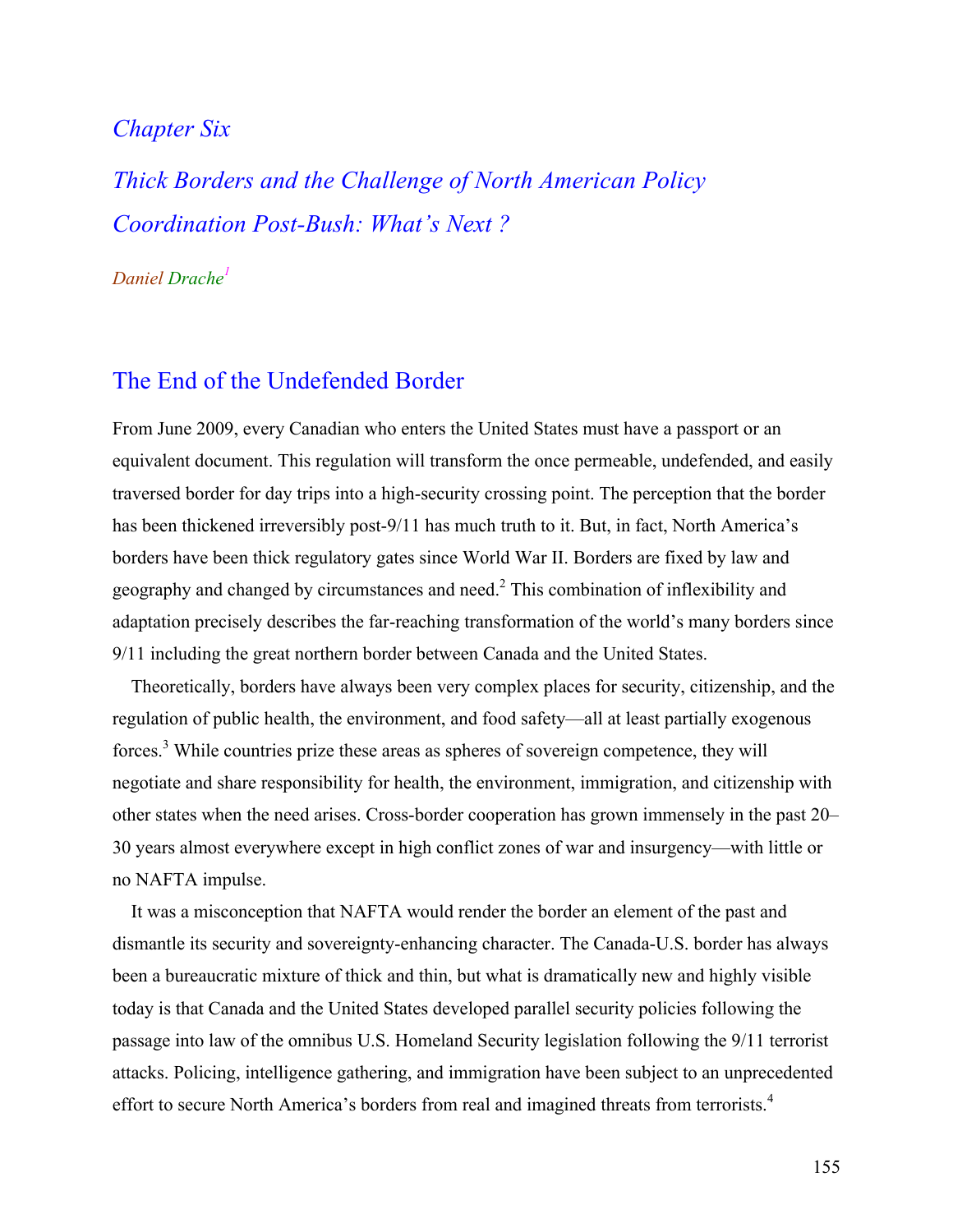What needs to be looked at most carefully is this question: Why are North American governance prospects in retreat since that 9/11 hinge moment? A complex mix of new (and NAFTA exogenous) factors including new border regulations, deindustrialization, and the Canadian government's failure to protect innocent Canadians wrongly implicated in the U.S. war on terrorism has made the Canadian public skeptical of taking the North American idea/policy goal to the next level.

What Canadians correctly sense is that interstate relations, under the Bush presidency, have been subject to a large and visible shift from trilateralism to unilateralism, largely economic and security-driven in origin. The very idea of deep integration has run into troubled times as a security and economic priority. The free trade model of prosperity and development has been overtaken by an unparalleled global financial crisis.<sup>5</sup> As a result, North American governance, either as public policy agenda setting or an exercise in consensus building and implementation, is in recoil mode. The intent is not to make the Canada-U.S. border into Checkpoint Charlie, the infamous crossing point between East and West Berlin during the Cold War made famous in John Le Carré novels. Rather the Canada-U.S. border will operate as an in-your-face border backed by the full authority of the twenty-first century equivalent of watchman state.

Theoretically, North American integration, epitomized by the North American Free Trade Agreement (NAFTA) since 1994, faces an unprecedented security challenge for Canada, Mexico, and the United States. This chapter explores nine dimensions of the thickening North American borders These are: (1) Bush's unilateralism; (2) Canadian responses; (3) judicial incompatibilities based on a Commission of Inquiry report; (4) Canadian deindustrialization impacts; (5) U.S. economic swings; (6) structural adjustments; (7) the Mexican refugee twist; (8) macro uncoupling; and (9) emergence of thick North American borders.

# Bush Unilateralism: No Compromises

In his 2008 book, *The Closing of the American Border: Terrorism, Immigration and Security since 9/11*, Edward Alden argues that the Smart Border Declaration, which was to be an exemplar of the new spirit of bilateral cooperation by attempting to fast track frequent visitors to the United States from Canada, largely failed. Stephen Harper's pro-Bush government entered into negotiations with Washington with the intent to establish preclearance facilities on Canadian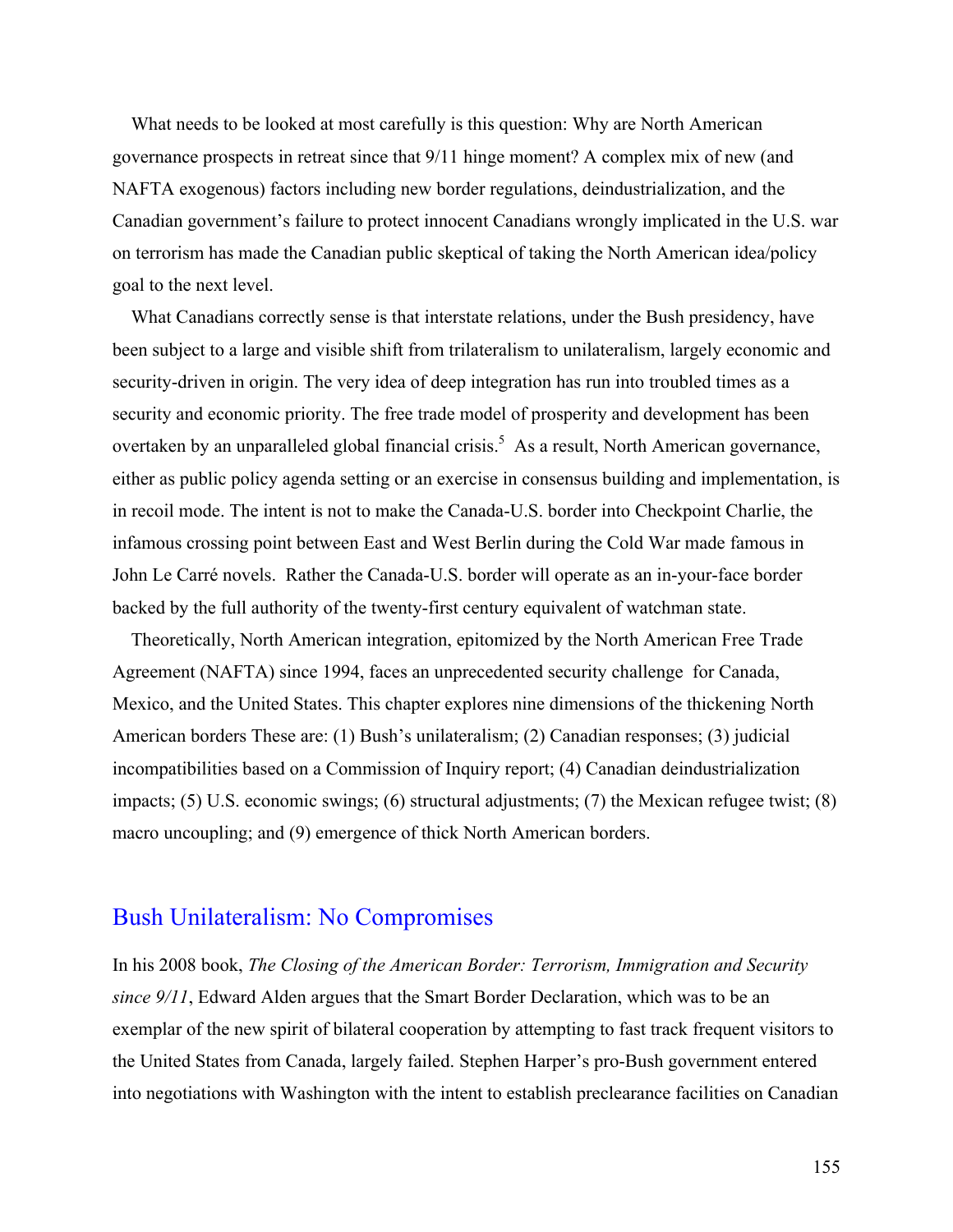soil. The deal fell apart when the United States insisted that its agents have the full power of U.S. law to take fingerprints and make arrests inside Canada. The U.S. indifference to Canadian sovereignty concerns about U.S. law operating in Canada spiked the deal, writes Alden. "Nexus and fast lanes are a fine thing" to speed up border travel, but "what happened to the co-operative spirit between best neighbours?"<sup>6</sup> It was not present and the bottom line is that no sovereign country could make the kinds of concessions the Bush regime was demanding of Canada—one of its closest and most loyal allies.

The failure to work cooperatively reveals much about the security mentality gap that now separates the two countries. The United States is within its rights to demand new identification procedures under the Western Hemisphere Travel Initiative (WHTI), the law that requires all travelers including U.S. and Canadian citizens to present valid documentation when entering the United States; but Canada's concerns over privacy issues, which violate the Canadian Constitution, have been largely ignored. In May 2008, Canada's 10 Provincial Privacy Commissioners spoke publicly against the U.S. requirement to have fingerprints and other personal data taken from readable travel documents. Significantly the United States has not been prepared to compromise with its new regulations in order to meet Canada's worries even halfway.

The hope that wait-lines will be reduced by embedded fingerprints and other readable data seriously underestimates the technological complexities of these new techniques. So far the experience with new high-tech border technology to reduce waiting times dramatically has failed to deliver real time efficiency on the ground, and much more time is required to get these systems up and running. Alden's eye-opening account should serve as a cautionary tale for those scholars who dream of a world in which sovereignty for the U.S. Congress is a thing of the past and high-tech scanners will make the border disappear for millions of day visitors.

#### Canadian Citizens and the U.S. War on Terror: A Tragic Narrative

A second reason for the nosedive of the North American ideal is that since 9/11 Canadians have become increasingly skeptical of Bush's war on terrorism and the extraordinary powers that the security state has given itself. In January 2008, a *Globe and Mail* Strategic Council poll asked Canadians to rank their top 10 issues of importance. Unlike American responses to a similar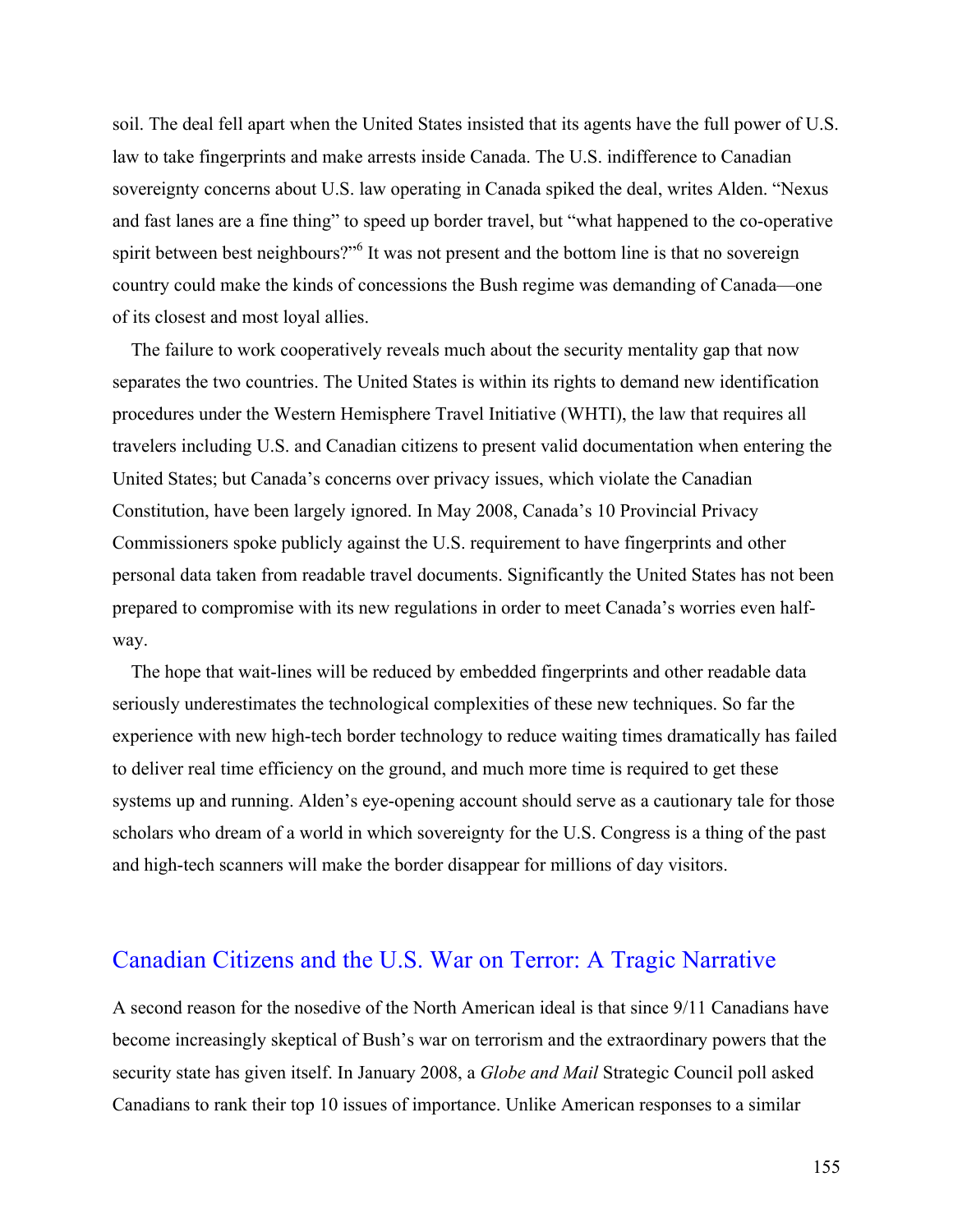question in a 2008 *Wall Street Journal* poll, Canadians ranked security and the war on terrorism as the eighth most important issue out of the 10. In the months after 9/11, security ranked number one among Canadians. The dramatic change in popular support for a unitary or bilateral North American security perimeter is the result of the Canadian public's fierce opposition to the Bush-Cheney presidency. A 2006 Pew survey on foreign policy attitudes found that more than 60 percent of Canadians were critical of the Bush regime and believed that the U.S. policies in Iraq were wrong. The depth of the backlash against Bush is indeed astonishing because, historically, Canadians have shown strong, often bipartisan support for U.S. presidents including Harry S. Truman, Dwight D. Eisenhower, John F. Kennedy, Jimmy Carter, and, surprisingly, even Ronald Reagan with his strong views on less state less tax policies.

The dramatic shift in Canadian public opinion on security is due without question to the fallout around Maher Arar's illegal rendition by U.S. authorities in 2002. Many Canadians believe that the U.S. Homeland Security doctrine has compromised the civil rights of Canadians. Arar is a Syrian-born Canadian citizen who was kidnapped by U.S. authorities at the John F. Kennedy Airport in New York City while returning home to Canada, Arar was returned to Syria with the compliance of the RCMP where he was tortured and kept in a cell the size of a coffin. These facts would not have been known without the 2004 public inquiry headed by Associate Chief Justice of Ontario, Dennis O'Connor. The Arar Report found Maher Arar to be innocent on all charges that he was security risk and that the government of Canada and the RCMP's role in furnishing information to the CIA and FBI had violated his rights.<sup>7</sup> The Harper government has apologized to Arar and his family, and Arar has become the first person in Canada ever to be compensated with a US\$10 million payment. The Bush administration has refused to apologize to Arar for its wrong doing. In the eyes of Canadians, it is incomprehensible that the U.S. secretary of state has refused to apologize and remove Arar's name from the U.S. list of suspected terrorists!

Security experts seriously underestimated the Arar effect on Canadians' perception of U.S. security policy. It perplexes and disturbs Canadians to see that their own government, which has been so clearly onside with the Bush government's war on terrorism, has no visible effect on U.S. policy—either on the comanagement of the border or with respect to Arar. Canadians are angered by this treatment from the Bush administration and are dismayed that their once vaunted relationship of cooperation is at a historic low point.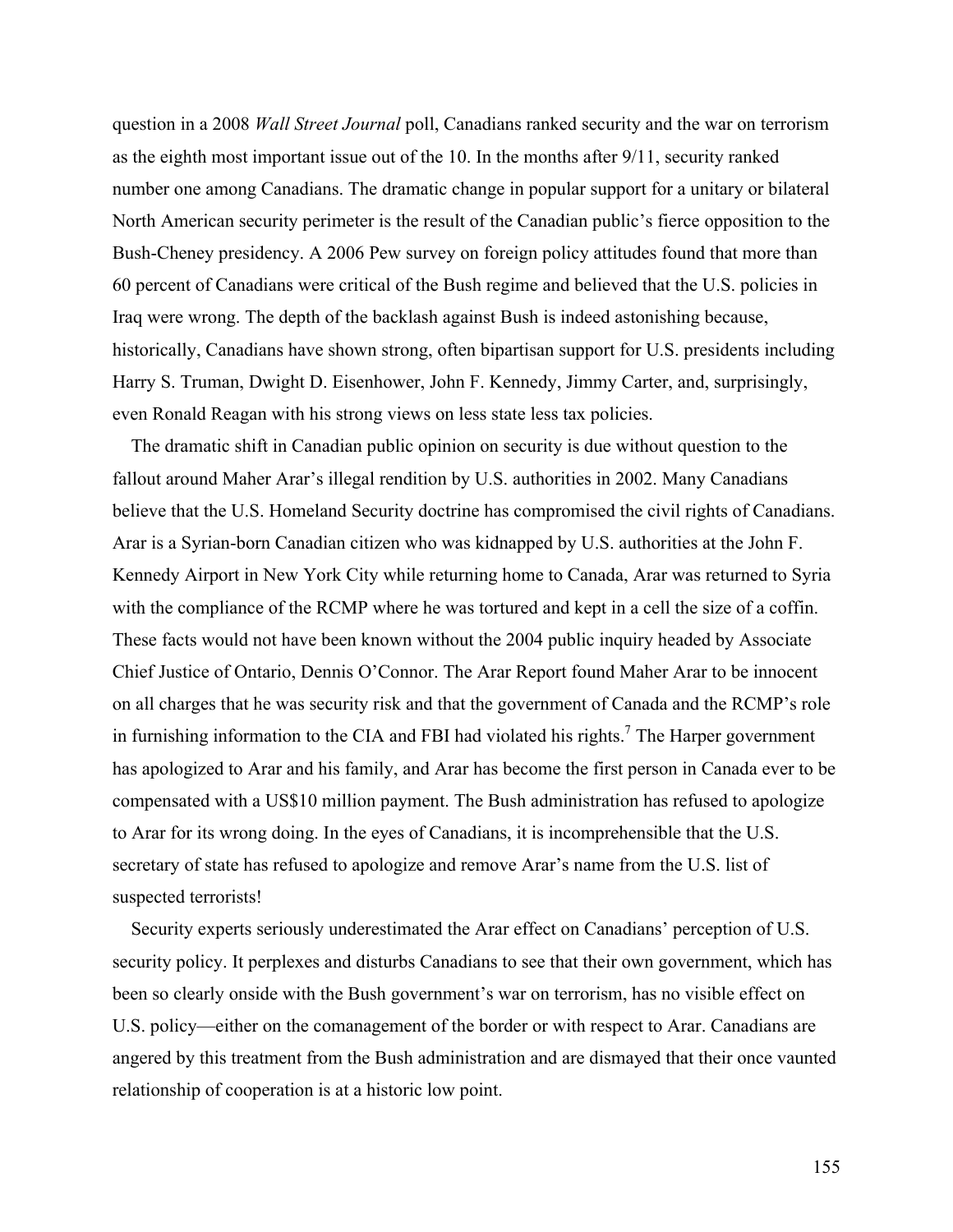Many Canadians have come to believe that U.S. homeland border security demands have gone too far and have had too great a role in shaping Canada's security laws. From a legal perspective, a second public inquiry headed by former Supreme Court justice Frank Iacobucci examined Canadian security practices and extraordinary executive powers with respect to three other Syrian Canadians. Ahmad Abou El Maati, Abdullah Almalki, Muayyed Nureddin were rendered to Syria and tortured for over a year before being released and returned to Canada.<sup>8</sup>

# Justice Iacobucci's Findings from the Commission of Inquiry

Significantly, in his October 2008 report, retired Justice Iacobucci once again held Canadian officials responsible for releasing information to U.S. and Syrian authorities that led to the rendition and detention of three Canadian citizens in Syria.<sup>9</sup> No Canadian official was charged however. Iacobucci held no official blameworthy for their torture, but he faulted the Mounties for sharing Canadian intelligence, which had labeled the men "an immanent threat," with the FBI and CIA as this led to their wrongful imprisonment and torture. Justice Iacobucci vindicated the three men stating that none of them was guilty of any crime or security breach. He wrote: "The words 'immanent threat' in particular were inflammatory, inaccurate and lacking investigative foundation . . . I can say that even if all of the official's suspicions about Mr. Almalki were correct, the label 'immanent threat' would not have been correct."<sup>10</sup>

Canadians are troubled by evidence of the active collusion of Canadian Security and Intelligence Service (CSIS) with U.S. authorities, and not surprisingly, are angry at this miscarriage of justice. The troubling issue for Canadians that underlines both the O'Conner and Iacobucci inquires, writes Wesley Wark, is this: "whether Canadian intelligence, security and Foreign Affairs officials have so 'lost' their way in the 'war on terror' that they have systematically and deliberately engaged in practices that are repugnant to democracy."<sup>11</sup>

The point of reviewing the record to date is to underline the fact that, in terms of North American agenda setting, Canadians have deep misgivings about the Bush-Cheney security doctrine. According to recent public opinion polls, they are not supportive of the idea that the Canadian government should acquiesce to U.S. border security demands. It is significant that both at the micro level of border cooperation as well as at the big picture level, Canada and the United States do not share a meeting of the minds. One might have expected that the Bush and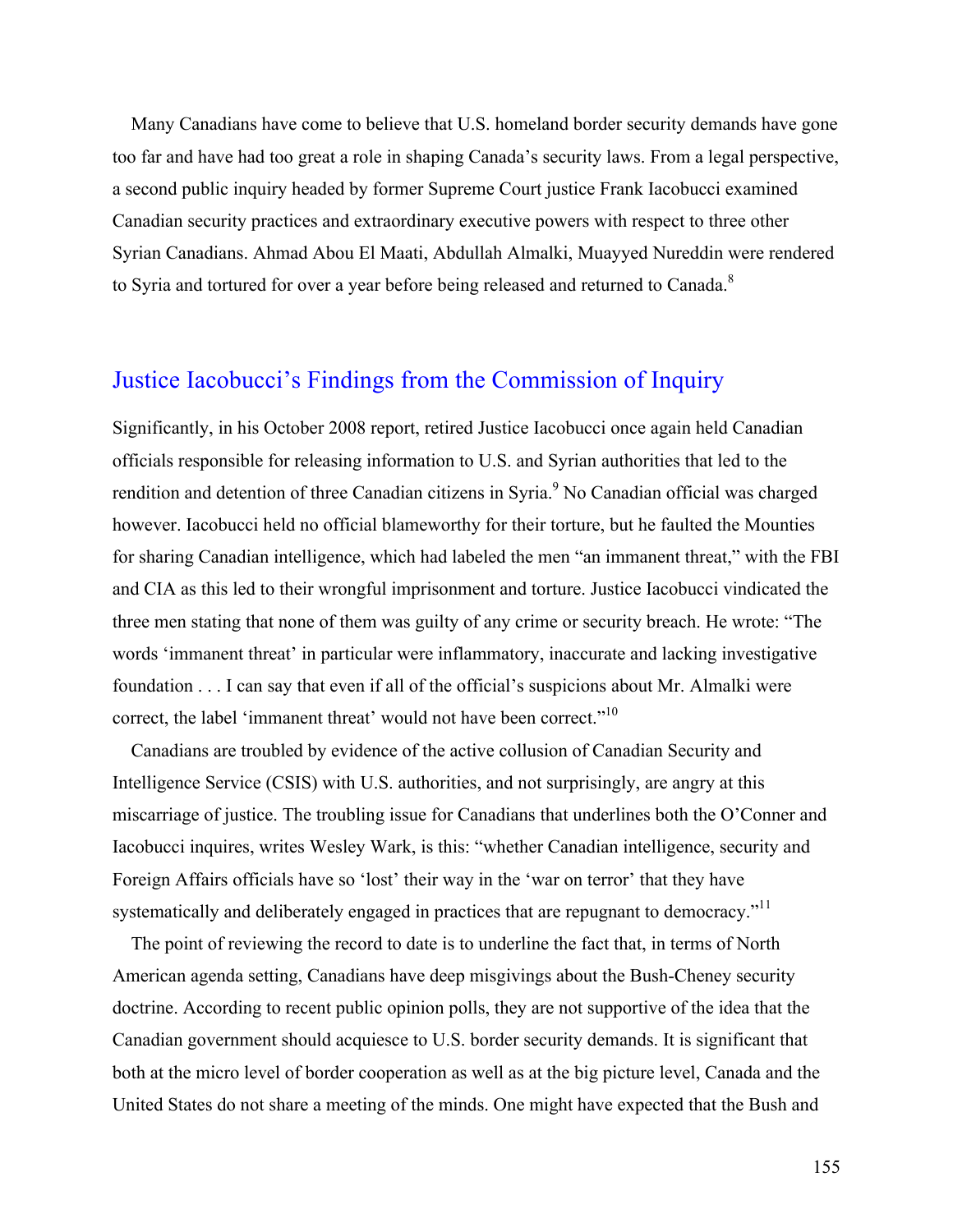Harper administrations would have found it easy to conclude an agreement on these large but practical concerns—they haven't. In terms of the U.S. Homeland Security doctrine, Congress is crystal clear that there are no special deals for Canada, any more than there are for Europe.<sup>12</sup> The cynic might argue that India has done much better in acquiring U.S. nuclear technology than Canada has in easing wait-times at the Ambassador Bridge and other crossing points. Increasingly, in terms of wait-times and other bureaucratic security arbitrariness, the northern border resembles a major United States-Mexico crossing point such as Nogales, Arizona. Waittimes regularly exceed an hour and can at peak periods be more than two–three hours; searches are frequent, and because of the frequency of hard questioning by U.S. border guards, many Canadians feel ill-treated and angered by the arbitrariness of the procedures.

# The Current Cycle of Deindustrialization, Job Loss, and Free Trade

The hollowing out of the North American ideal is also traceable to what some would call "NAFTA effects and globalization." For trade agnostics, NAFTA is often considered to have been a modest success in the 1990s with respect to job creation, which was one of its major selling points to skeptical U.S. and Canadian publics. The expectation was that job losses in labor intensive industries would be offset by gains in the high performance sectors. At least it could be credibly argued that more competitive industries would actually lead to higher wages in the export sector.<sup>13</sup> The record reveals a more complex picture. In the United States, where the costs of adjustment were higher than anticipated, there were many more regional losers at the state level. Trade fairness was not part of the deal.

# Decline in U.S. Manufacturing Employment but Exports Soar

For US workers the adjustment process has been painful. For instance, in textiles, auto parts, and other labor intensive industries, a record number of U.S. firms moved to Mexico to take advantage of the super cheap assembly operations in the *maquiladoras*. Many major manufacturers of mass produced goods like General Electric, Maytag, Zenith, RCA, and electronic goods assemblers set up shop in Mexico, just a border hop away. It is estimated that more than 100,000 jobs were created in the *maquiladoras*, a net gain for Mexico. The work drain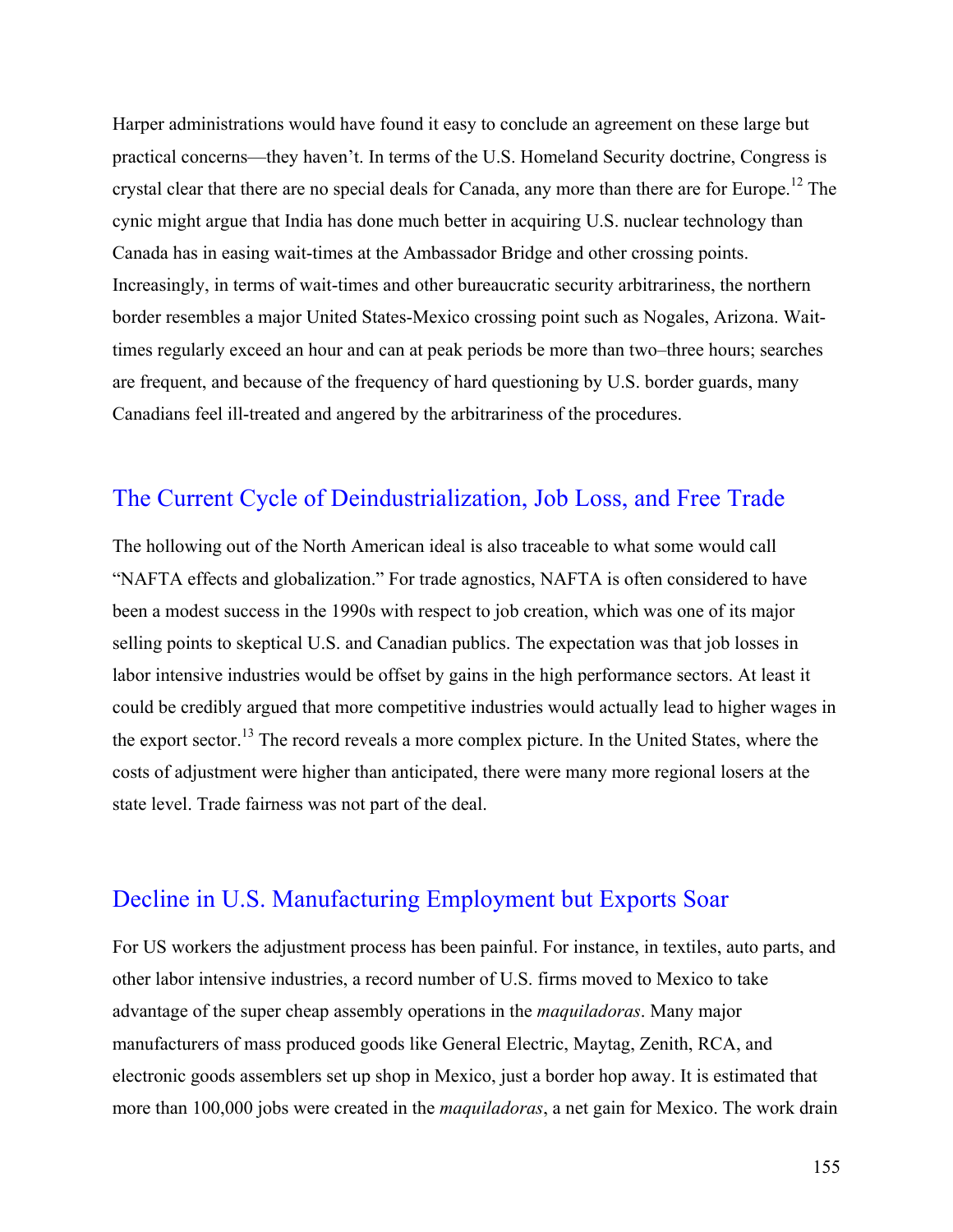to Mexico undermined many U.S. communities, and a large number of U.S. workers felt cheated and betrayed by Clinton's promise that NAFTA was a win-win deal. However, this was also the period of Chairman of the U.S. Federal Reserve Alan Greenspan and his low interest rates. So while NAFTA initially cost the U.S. economy 25,000 jobs per month as textile and other vulnerable industries shut down, the U.S. job machine created in excess of 100,000 other jobs monthly. For those who lost their jobs, NAFTA was the culprit to blame; but overall NAFTA could be seen as marginally positive.<sup>14</sup>

Since the new millennium, China has emerged as a new factor in the global equation and this has further diminished the idea of joint North American decision making. First, it became highly evident that U.S. jobs were no longer moving to Mexico but to South Korea, Columbia, and, particularly, to China. U.S. jobs were being fast-tracked to low-wage operations in the global south. Since Bush came to office in 2001, U.S. manufacturing has lost one-quarter million jobs; but overall job growth has increased by 220,000 largely in financial services, education, and health care. These numbers are no consolation to the thousands of families that have lost employment in North Carolina, Michigan, Ohio, and Illinois. With 50,000 manufacturing jobs lost monthly, U.S. industries are being battered by the global slowdown and the mass exodus of U.S. manufacturing to Asia. It is evident that job creation in other sectors in the industrial northwest has failed to stem the demise of local manufacturing. The picture is bad and getting worse by the financial quarter.

Significantly, over the past three years Canadian industry has been also gripped by the toxic effects of deindustrialization, plant closures, and job loss. With respect to job loss all three NAFTA partners share an equally bleak future. The Toronto Dominion Bank estimates that Ontario has lost over 300,000 manufacturing jobs in auto production, auto parts, light manufacturing, and electronics.<sup>15</sup> A significant proportion of the job losses are from U.S.subsidiary plant operations, which have closed down their Canadian branches in order to ship production work back to head office operations in the United States. As yet, there is no detailed, comprehensive study of tracking factory closures in Ontario, but Chrysler, Ford, Volvo, and John Deere are among those shipping Canadian production to the U.S. heartland. The U.S. press does not report on the fact that U.S. factories are the winners in this zero-sum game of reorganizing North America's industry. Despite the stable workforce and universal health care in Ontario, it is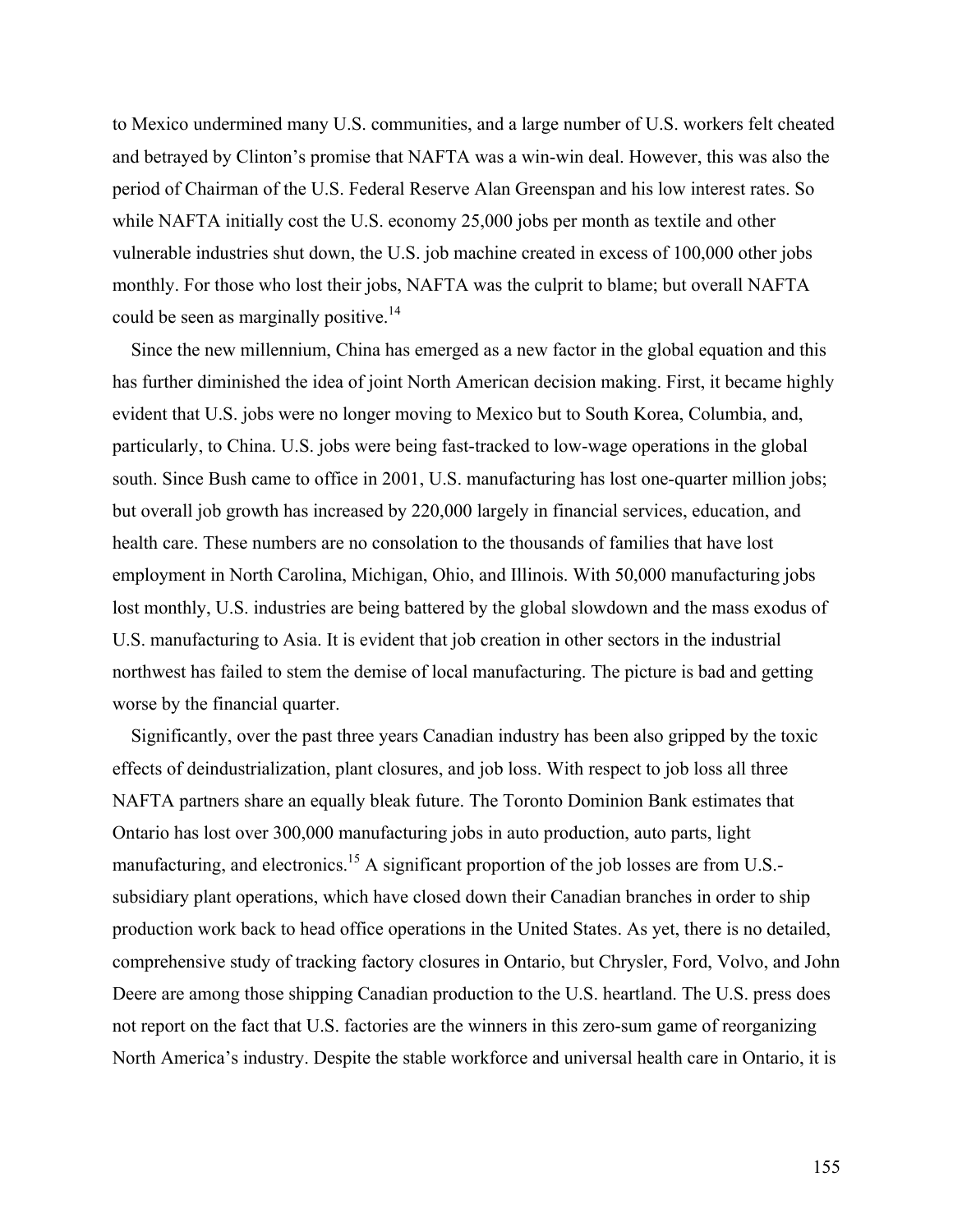unlikely that the majority of these jobs will return to the province once the economy recovers from the current recession.

### Structural Adjustment: A North American Priority

Experts such as Victor Lopez Villefañe estimate that over 400,000 Mexican jobs have disappeared from the *maquiladoras* since 2000.<sup>16</sup> The extent of the job loss would have been inconceivable to someone predicting the future in the late 1990s. NAFTA was supposed to be an iron-clad guarantee for Mexican development and a virtual job machine. But none of the predictions has turned out to be true. Many American economists point out that Mexico has greater access to the U.S. market than any other country in the world except Canada; but it also has one of the lowest growth rates in the hemisphere. Currently the Mexican economy is growing at about 2 percent per year—a performance level lower than in the pre-NAFTA years. As a developmental strategy, NAFTA has failed to provide Mexico with the economic dynamism needed to be a positive, transformative force.

Julio Boltvinik, one of Mexico's top poverty researchers, has extensively documented Mexico's poverty trap.<sup>17</sup> His work makes for sober reading because, while a Mexican middle class has emerged in the service, financial, and professional sectors of the economy, NAFTA has been a devastating failure for agriculture. Each year over 500,000 Mexicans are forced to leave their small marginal farms and a large number migrate to the United States in search of employment. Most of these are illegal immigrants, and in the never-ending war against the undocumented, the U.S. Border Services carries out close to one million removals per year. Many are removed only to reenter illegally and be removed again. The only good to come out of this tragic story is that Mexicans working in the United States remit approximately \$25 billion in repatriated earnings to their families in Mexico, the largest welfare transfer in Mexico's patchwork programs of social assistance. However, with the U.S. economy in recession, remittances are also down to around \$22 billion or less in 2009 from their previous high of over \$25 billion.

# Mexican Refugee Claimants and Canada's Refugee Board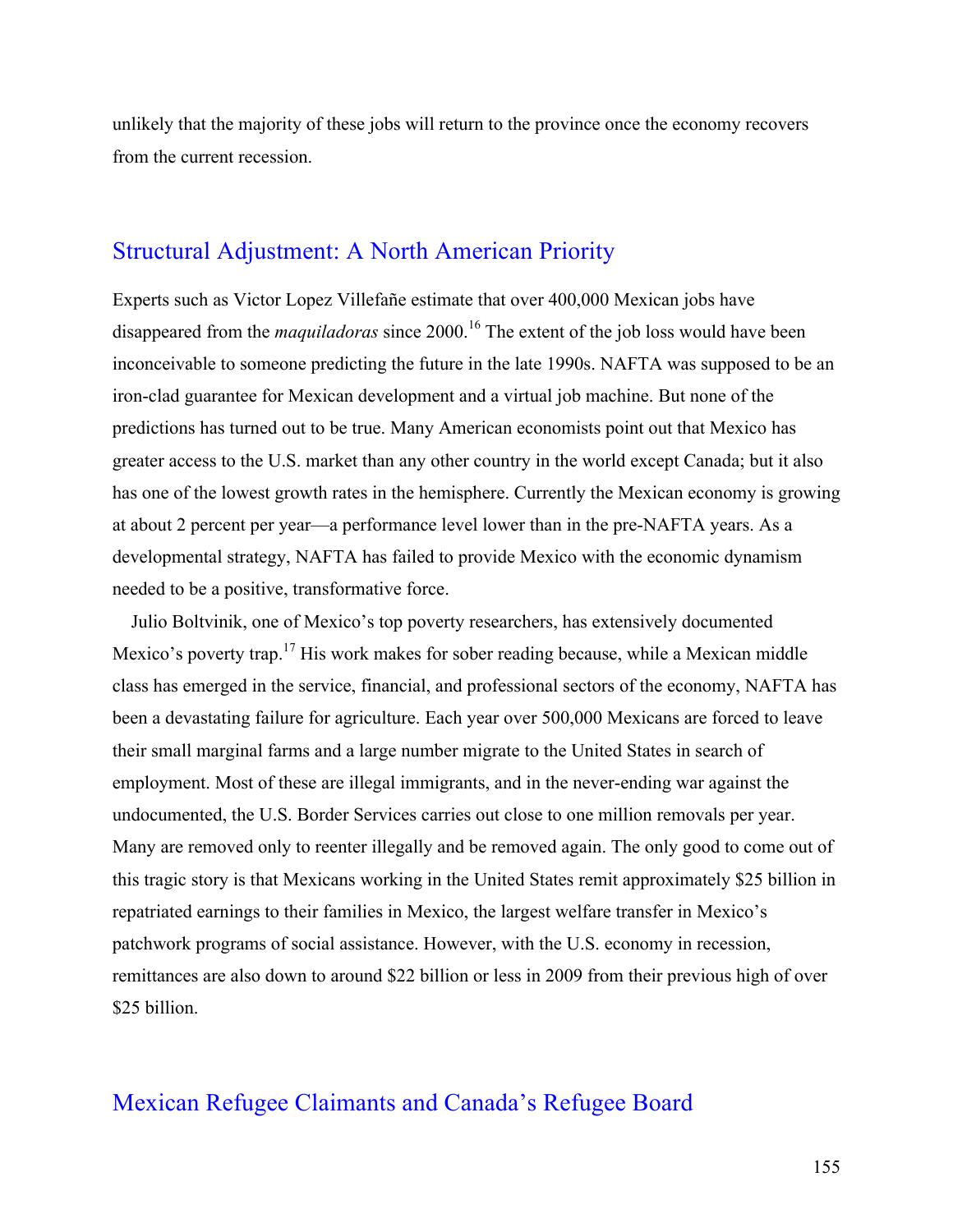The destabilization of Mexico's society had been intensified by the current wave of narcoterrorism. The pandemic in drug related killings and kidnappings reached a frenzy in 2007 with over 3,000 gang related murders and multiple slayings, a figure up from 1,080 in 2001. Kidnappings and other violent crimes have reached new levels. A record number of Mexicans are fleeing the drug wars to escape to Canada. Since 2004 Mexicans can make claims at the Canada-U.S. border because they are exempt from the Canada-United States Third Country Agreement. Under this agreement all refugees are required to seek asylum in the first country they reach. As a result of this exemption Mexico has become a major source of Canadian refugee claimants; Mexicans now represent one-third of all claimants awaiting decisions.

In 2001, Canada broadened the definition of refugee claimant beyond political, gender, and religious persecution adding an important new category for claimants seeking protection from "death, or cruel or unusual punishment." The new definition significantly included the phrase, "not protected by their own country." Prior to this, Mexican claimants were returned to Mexico with few questions asked. Recently the Federal Court of Canada overturned a number of decisions that had handed claimants back to the Mexican police on the grounds that the police themselves may be corrupt or under investigation for human rights offenses. Since the changes were made to Canada's refugee law, the legal community has spread the word through different networks that Canada is open to refugees from Mexico.

Still, obtaining refugee status is a very demanding administrative process requiring complex documentation and verification of the claim. The success rate is less than one in three; although for some refugees fleeing Iraq it is higher. Of significance is the fact that the acceptance rate for Mexican refugee claimants is just 11 percent compared to the overall acceptance rate of 34 percent.<sup>18</sup> Canada's Refugee Board has been timid in recognizing the claims of Mexican refugees.

Over 15,000 Mexicans have resettled in Canada, mainly in Toronto in the past several years. The fact that Mexicans did not require a visa to enter Canada until July 2009 made it relatively easy to apply from within Canada for permanent residency. The Canadian government has been encouraging employers to hire Mexicans as temporary workers and close to 85,000 Mexicans have been admitted temporary work visas. Canada has also become a destination for an increasing number of middle-class Mexican youth seeking a university education and the opportunity to learn English. It is too soon to tell whether these trends are temporary or

155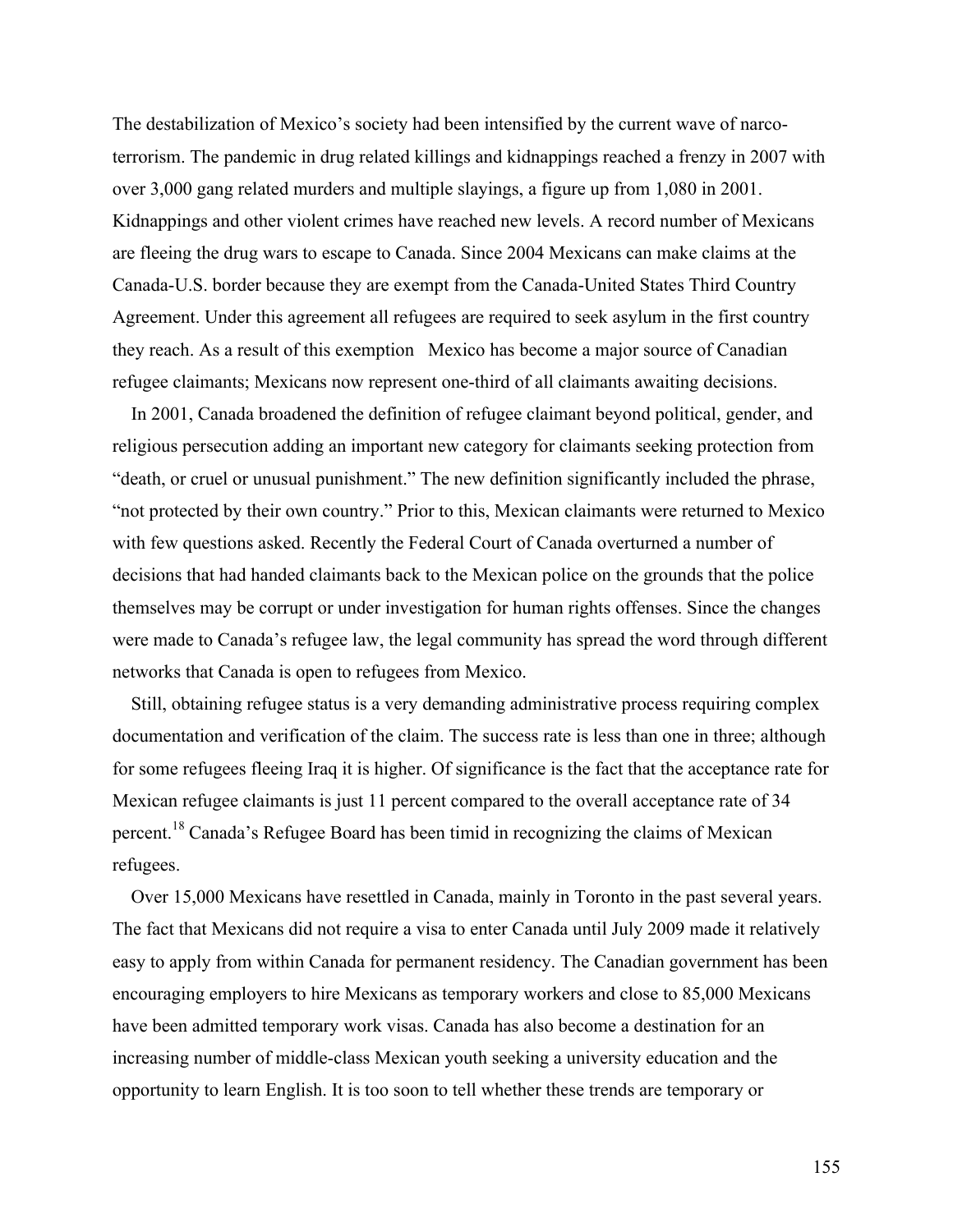permanent, but the arrival of Mexican claimants fleeing criminal gangs and urban violence reinforces the belief in Canadian sovereignty and the importance for Canada of keeping its borders open to people seeking a new home and a better life.

# Macro Uncoupling and the Growth of Fundamental Differences

Are thick borders functional? Thick borders are very functional, not only with respect to citizenship but also in the service of Canada's national interest. A thick border does not prevent communication or interdependence with other countries; rather it stresses the importance of having a distinctive system of checks and balances responsible for public oversight. Even waittimes at the border are manageable but could be improved. Managing structural change is one of the most important areas where border effects are highly visible. The reorganization of the North American auto industry will be a case in point. With GM, Chrysler, and Ford about to receive billions of dollars to protect U.S. jobs, it remains to be seen how they will affect the subsidiary operations in Canada and Mexico where over 200,000 people work in this continental industry or reliant on it. Free markets push countries toward convergence; institutions and economic culture promote divergence in the way markets and other institutions perform. If Canada were simply a smaller, more benign version of the United States, the ideal of deep integration would face few obstacles. However, growing divergence between the two countries provides evidence that in some critical policy domains, such as social policy and national values, Canada and the United States are more unalike than similar.<sup>19</sup>

Some of Canada's leading economists believe that there has been an uncoupling of the American and Canadian economies, particularly since 2004. Indicators conspicuously show this: 25 percent of the Canadian workforce is employed in manufacturing compared to 16 percent in the United States; energy and resources comprise an amazing 4 percent of Canada's GDP but only 0.2 percent of the United States'. One of the marked divisions between Canada and the United Sates is the health care system. Canada's health insurance covers everyone at a cost of 9.9 percent of the GDP. American health care is partial and private and costs the United States 16 percent of the GDP. There is also growing divergence in the workplace: 38 percent Canadians are covered by collective agreements, but only 16 percent in the United States.<sup>20</sup>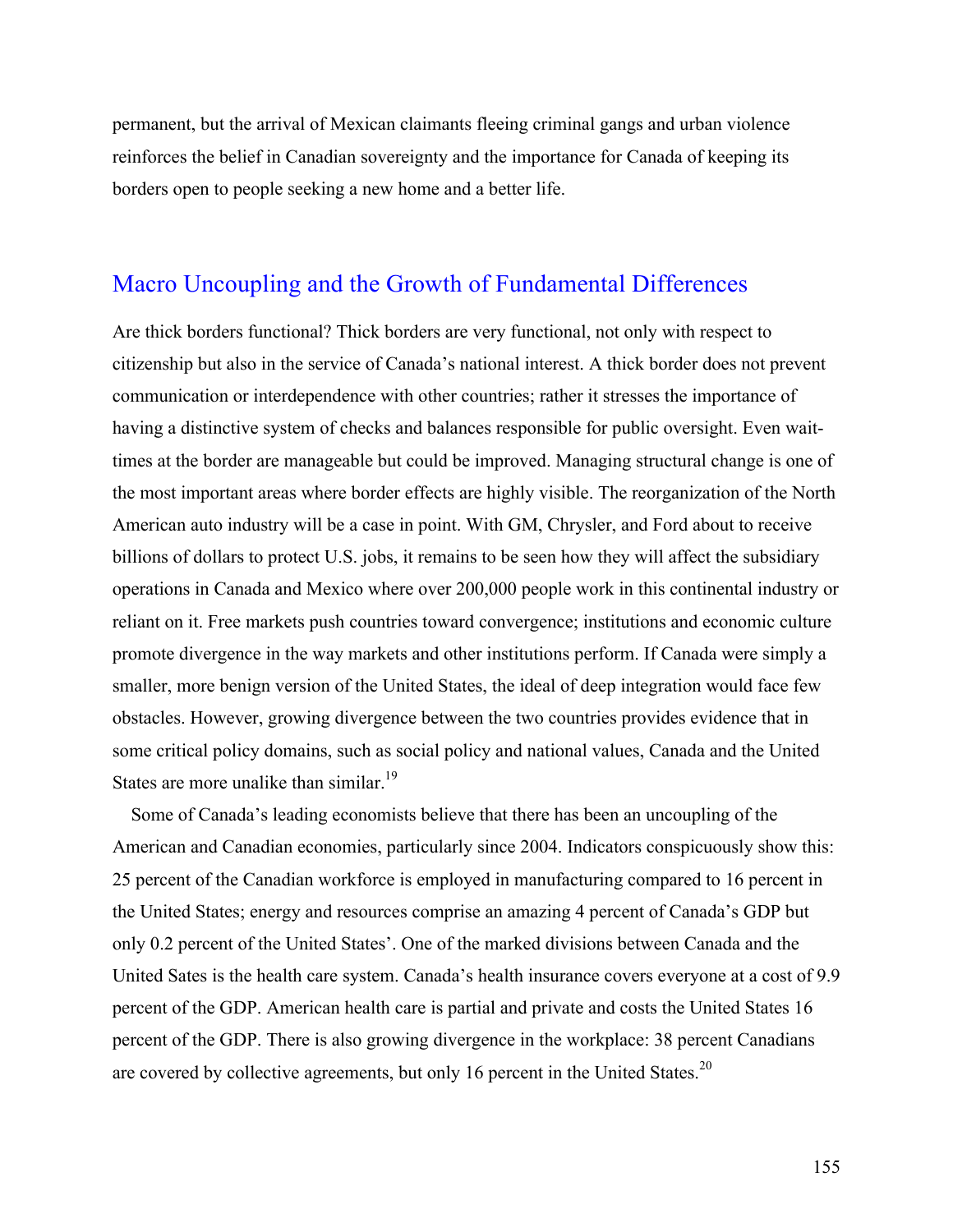Divergence is a powerful predictor of the values and attitudes that shape modern public policy. Stephen White and Neil Nevitte found that between 1990 and 2005 more Canadians identified with Canada than had previously. According to a World Value Survey, NAFTA has not resulted in a movement toward more neoliberal values. "What is impressive," White and Nevitte argue, " is that Canadians remain attached to their domestic economic structures."<sup>21</sup>

At the time of financial crisis, the idea of a North American community seems much reduced with less luminosity as a strategy for action and a broad vision idea.<sup>22</sup> Mexicans, Canadians, and Americans are drawn instinctively to the ideal of good neighbors, but the evidence that they belong to an imagined community knit together by some deep horizontal ties that bind is weak. State capacities in North America remain organized around territorial lines and function optimally on local, regional, and national scales. Too many North Americans believe they are outsiders in their own communities, not to speak of their relation to a trilateral, supranational entity.

#### Thick Borders & the Challenge of North American Policy Coordination

So what then is the future of North America as an agenda setting public policy idea?

Under current circumstances, the new dangers in North America from massive economic instability seem to outnumber the prospects for new opportunities to strengthen the North American community and trilateralism.

First, North American integration was based on a negative model that said, in effect, what Canada and Mexico could not do with respect to foreign investment rights—Chapter 11 and industrial policy. In the area of energy Canada gave up its rights to a made-in-Canada national energy strategy.<sup>23</sup> Under the negative model, signatories were not required to pool sovereignty for common ends. So in effect, NAFTA created a large legal asymmetry. For the United States, in the event of a conflict between U.S. law and NAFTA law, American law is to prevail. Negative integration does not provide a model of integration in which consensus building advances the public policy agenda.

Positive integration, by contrast, commits all partners, regardless of power asymmetries, to limit their sovereignty for a common end—be it competitiveness, social equity, protecting the social market, or developing new initiatives in science and technology. In the European Union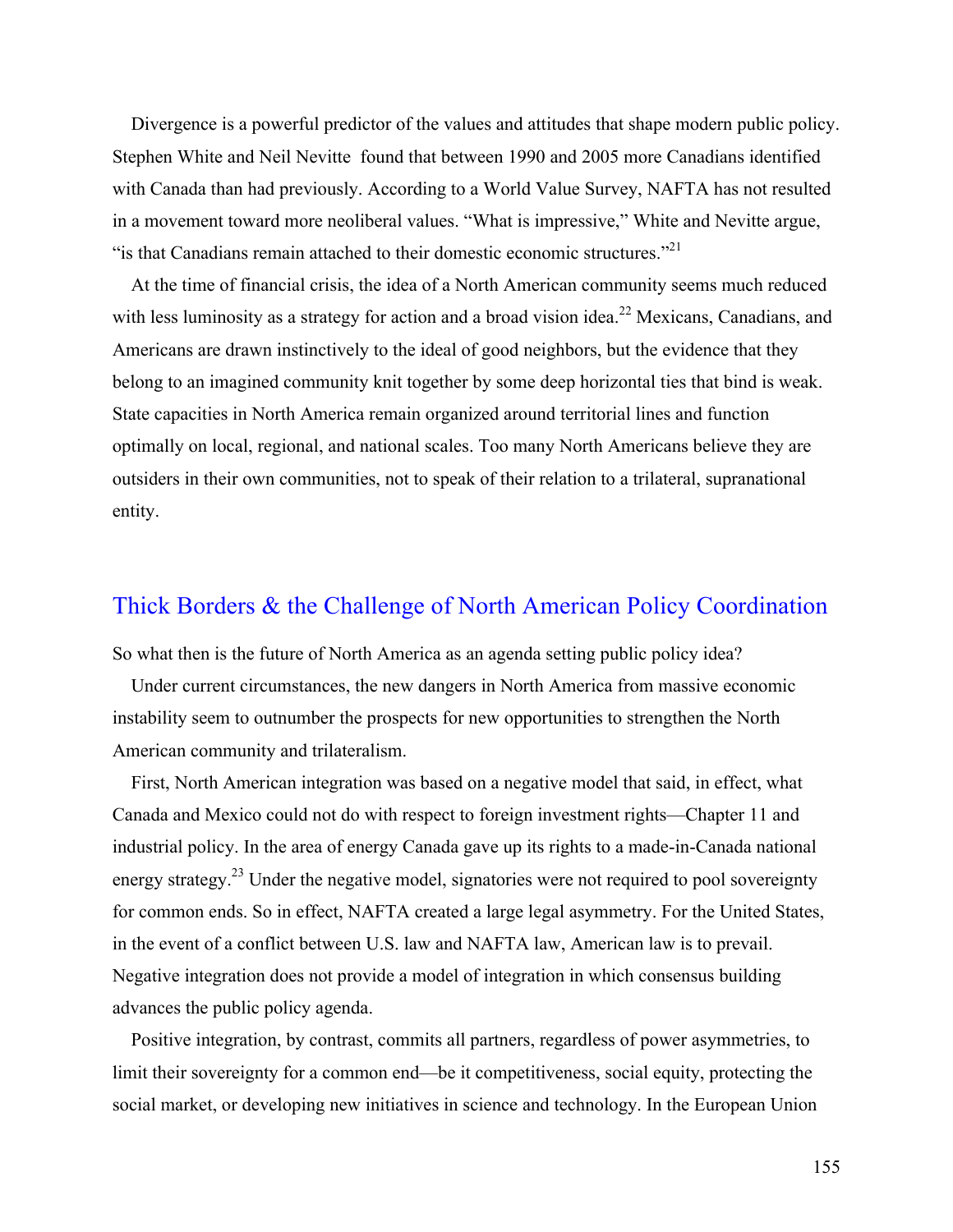(EU), the European Court of Justice is the highest court, and its rulings regularly overturn the constitutional courts of all its members. The high wage, high tax model of Germany and the Scandinavian countries is the operative standard that creates an upward pressure on wages, regulatory practice, and the social market. Consensus building in the EU's many institutions, including the parliament and Brussels, supports a complex process of negotiation, consensus, renegotiation, and special status that has enabled the EU to accommodate countries at different stages of development with diverse populations and size. Even the much vaunted deficit rule to keep national deficits below 3 percent of GDP has been sidelined since 2004 as Germany, France, Spain, Italy, and Greece have all run deficits well over 3 percent of GDP. By contrast, it is striking to reflect on the fact that in difficult economic times, NAFTA is of no assistance whatsoever in restoring economic confidence in the three signatory countries. NAFTA has no proactive macroeconomic role in managing North America's economy or neutralizing U.S. protectionist measures.

Second, the premise of deep integration was to spread prosperity throughout North America and narrow the income divide. According to the Organization for Economic Cooperation and Development (OECD), the gap between the rich and the poor has widened over the past 20 years. Experts use the GINI coefficient to measure income inequality.<sup>24</sup> In the OECD's latest report published in October 2008, Mexico and Turkey were found to have the highest inequality in incomes followed by Portugal and the United States. Denmark and Sweden were the most equal societies in terms of disposal income. What is significant is that countries, such as France, Greece, and Spain, which bucked the trend and narrowed the gap, did so because of rapid growth in employment and real incomes.

Growing North American inequality polarizes and divides, and nowhere is this starker than in the United States. "Rich households in America have been leaving both middle and poorer income groups behind. This has been happening in many countries but nowhere has this trend been so stark as in the US," reported the OECD.<sup>25</sup> Governments of this continent need to invest more in health and education in order to address the social costs of so many poorly educated people who do not have access to the full education they need to acquire the skills necessary to obtain better paid employment. Canada and the United States are wealthy societies, but they have created a reserve army of 18–30-year old, undereducated male youths who have dropped out of high school and have no skills to speak of.<sup>26</sup>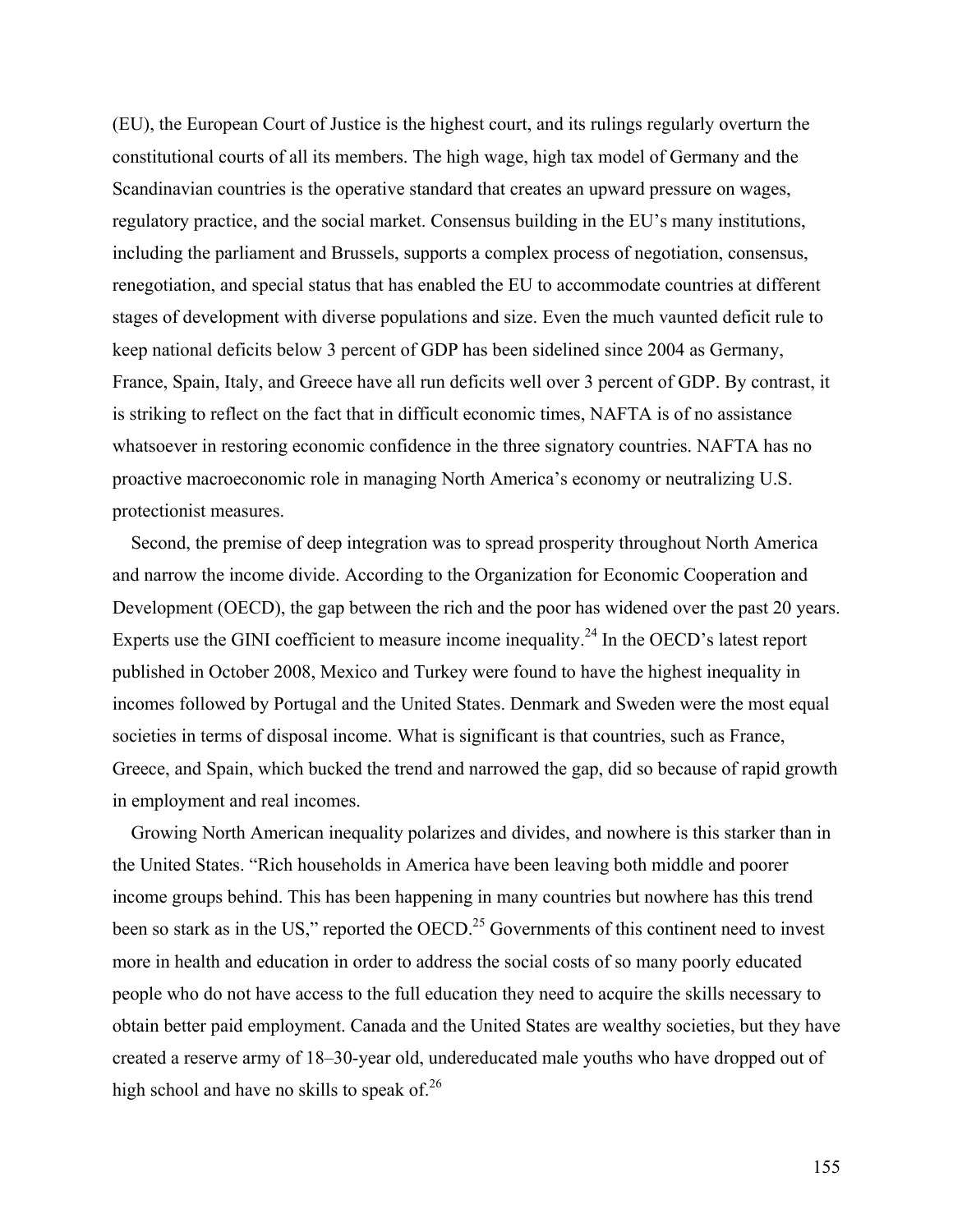The singular focus on global competitiveness has made public authorities dangerously complacent and indifferent to the real life obstacles that stand in the way of social mobility for millions of North Americans. In the post-Bush era, the challenge will be to identify the best practices to enhance income distribution and address the spiral of inequality. Radical action is needed "not only to ensure the survival of the core banking system"; the reality is that governments have to be ready to pump new money and other kinds of resources into narrowing the inequality gap. It should be remembered that families at the bottom of the financial food chain are as much in crisis as the financial system.

The current economic slowdown and financial distress have also effectively imposed a limit on what market solutions can reasonably "solve." The statements from North America's power elites about the need for collaborative binational strategies no longer match their actions. National policymaking is the option of choice and the default mode. There is no public appetite for a comprehensive agreement that would eliminate the barriers to the free flow of commerce, goods, and citizens between Canada and the United States. The U.S. model of less state and lower taxes is not the high standard any longer, and Canadians and Americans both understand that protecting the continent's environmental and economic safety has to be the responsibility of national governments. Canadians have become suspicious of integration based on a laissez-faire model of public policy regulation practice. With an unprecedented banking crisis, there will be other incentives to revive the Canada-U.S. dialogue.

# Prologue to the Future: Next Steps

In an Obama presidency, public policy agenda setting, consensus building, and implementation will be increasingly nation-centered. At this juncture, it is hard to see how there will be much movement with respect to the North American model of negative integration of three countries with such vastly different geopolitical spaces, histories, and configurations of political and economic power. In 2001–02, the Canadian House of Commons Standing Committee on foreign affairs and international trade undertook an extensive cross-country consultation and came to the conclusion that "the project of North America, whatever is turns out to be, is yet to be defined"; a conclusion that has not lost its relevance in the succeeding years. As the prospects for agenda setting for a North America community grows dimmer, academic interest has reached new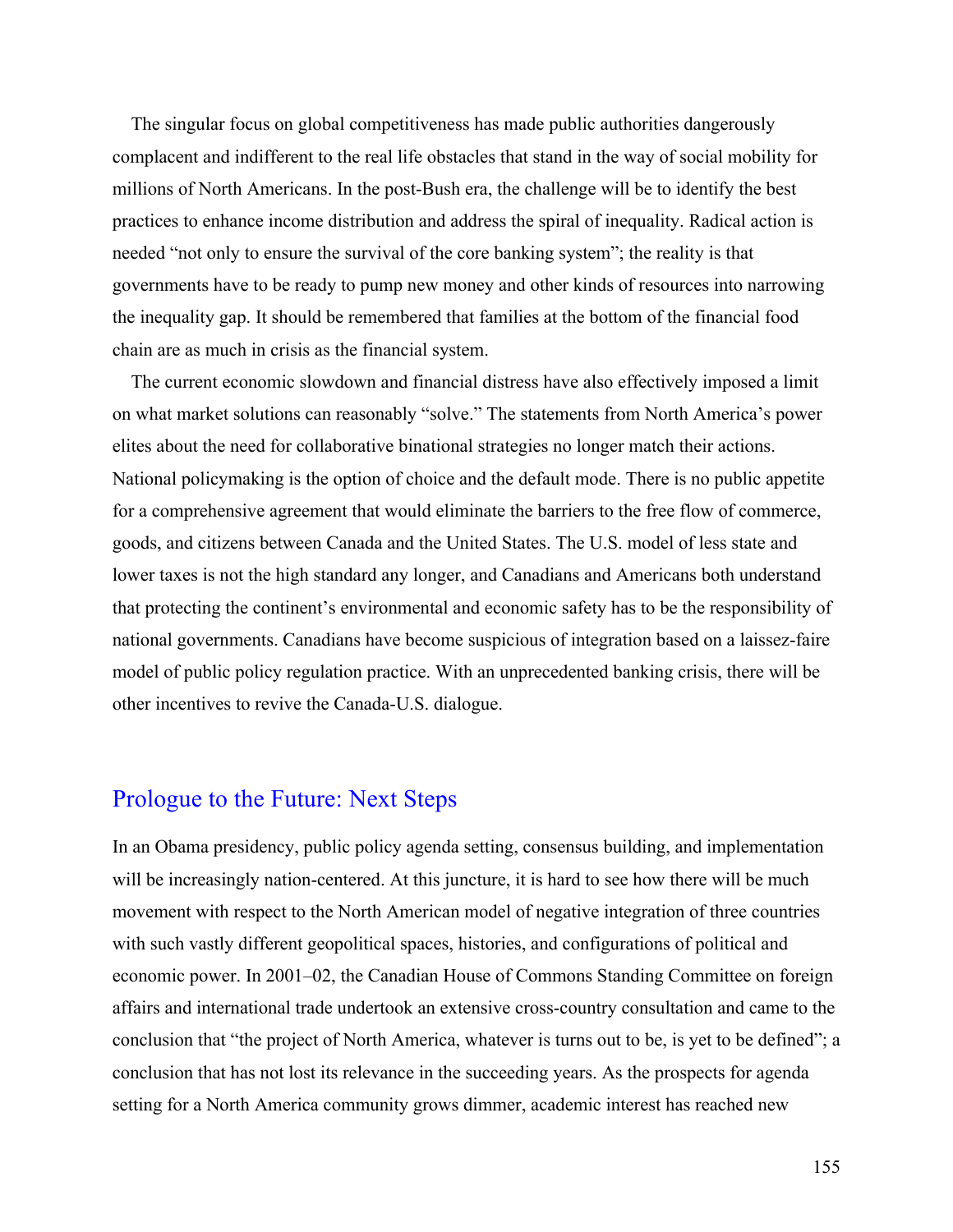heights of conjecture. The inverse ratio of expert speculation to reality should set alarm bells ringing. The absence of any practical notion of trade fairness and the fortification of the border are reason enough to worry profoundly about the perilous, unsettled times ahead.

# Theoretical Reprise

The chapter makes the case how the border complexities involve both "spheres of sovereign competence" and interstate negotiations. Daniel Drache's 2004 model of border governance underlying the multidimensional nature of the Canada-US border has a more general application also to the Mexico-US border. Crime, immigration, citizenship and regulatory standards in the area of health and the environment require complex intergovernmental strategies that are difficult to co-ordinate and effect policy coherence. The critical issue seems to be the decline of governance prospects since 9/11 and the reordering of US priorities and needs. Explaining that necessitates developing more adequate beyond models and theories that address the issue of complex transborder policy unilateralism and interdependency.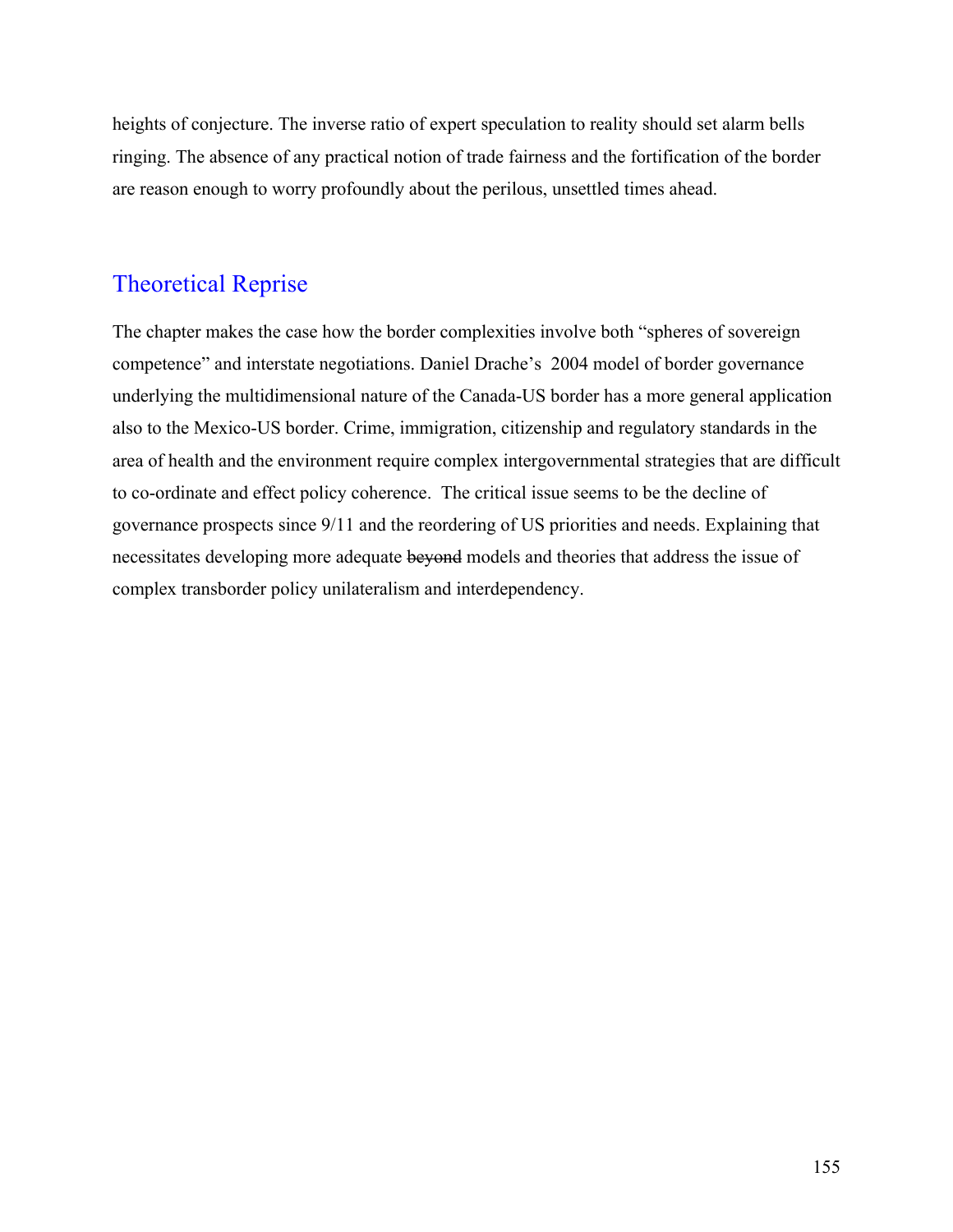#### **Notes**

- 1. drache@yorku.ca
- 2. Drache 2004.
- 3. Ibid.
- 4. Wark 2008.
- 5. Stiglitz 2008.
- 6. Ibid.
- 7. Arar Report 2006.
- 8. In 2006 in a prior development Federal Court of Canada forced the Harper government to release four out of six individuals who were being held on security certificates and to change the legislation to conform to human rights concerns. These certificates allow Canada to detain and deport foreign-born terrorist suspects who are deemed a threat to national security. See 2006 FC 1230 Justice McKay and 2006 FC 1530 Justice Tremblay-Lamer. The Court found that the individuals concerned would face serious risk of torture if deported. See http://www.homesnotbombs.ca/Reality%20Check.pdf
- 9. Copeland 2008.
- 10. *Globe and Mail* October 21, 2008.
- 11. Wark, *Globe and Mail* October 22, 2008.
- 12. Ibbitson, *Globe and Mail* March 26, 2009.
- 13. Hart 2002.
- 14. Clarkson 2005.
- 15. *TD Report* June 2008.
- 16. Villefañe 2008.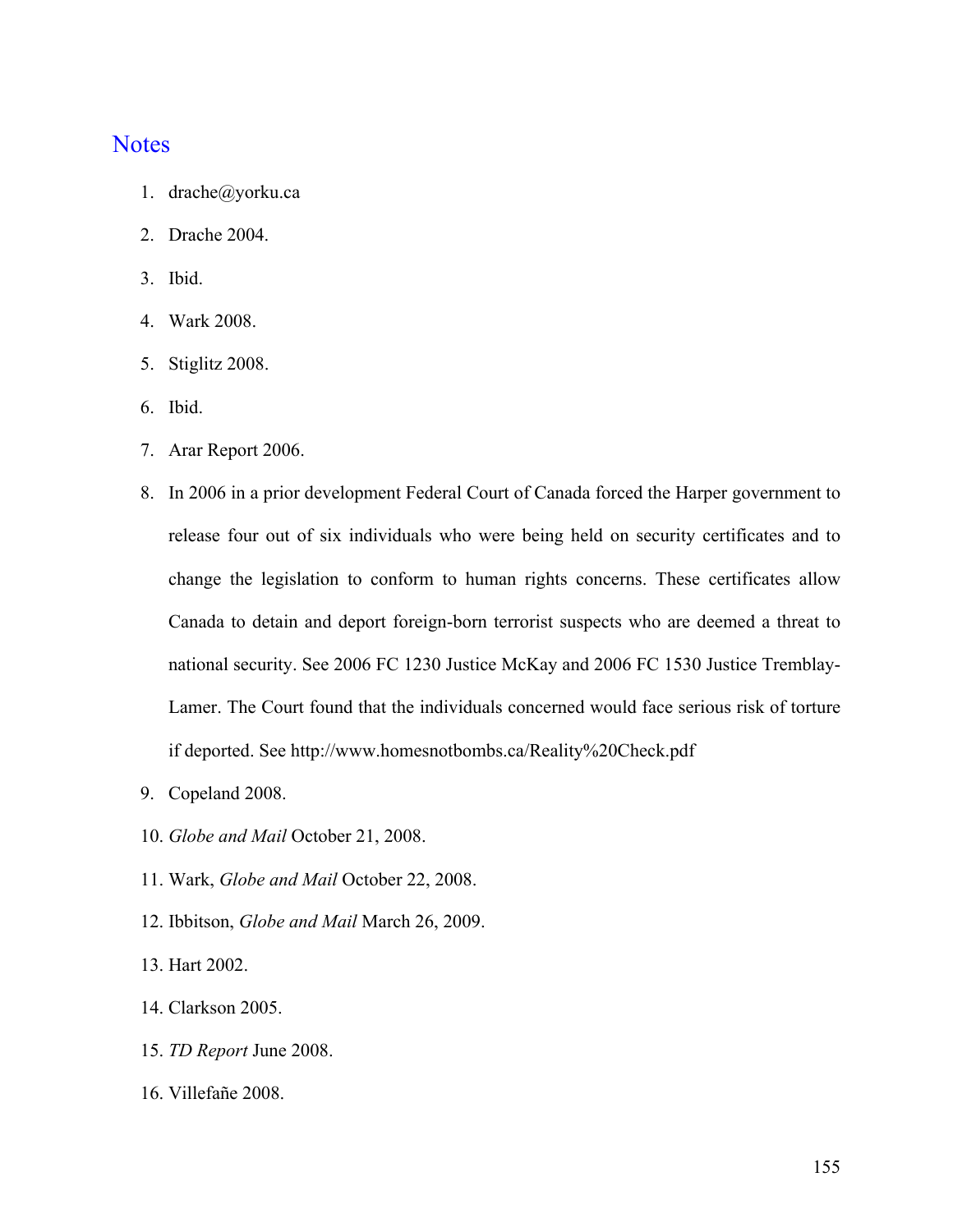- 17. *Canada Watch*, 2008.
- 18. *Globe and Mail* October 2008 DD Find.
- 19. Adams 2006.
- 20. Drache 2008.
- 21. White and Nevitte 2008.
- 22. Pastor 2008.
- 23. NAFTA guarantees the United States secure oil and gas imports from Canada under the proportionality clause. In the event of a crisis, Canada is obligated to continue to supply American homes with energy under the stringent terms and conditions of the agreement. Canada was forced to make a major concession with respect to energy pricing. Under NAFTA it no longer has the option of implementing a two-tier pricing policy that would guarantee Canadians a lower price for oil and gas than Americans. Significantly Mexico did not accept these conditions, and its state-owned energy company PEMEX remains outside the scope and ambit of NAFTA (Morales 2008).
- 24. OECD 2008.
- 25. Ibid.
- 26. Corak 2008.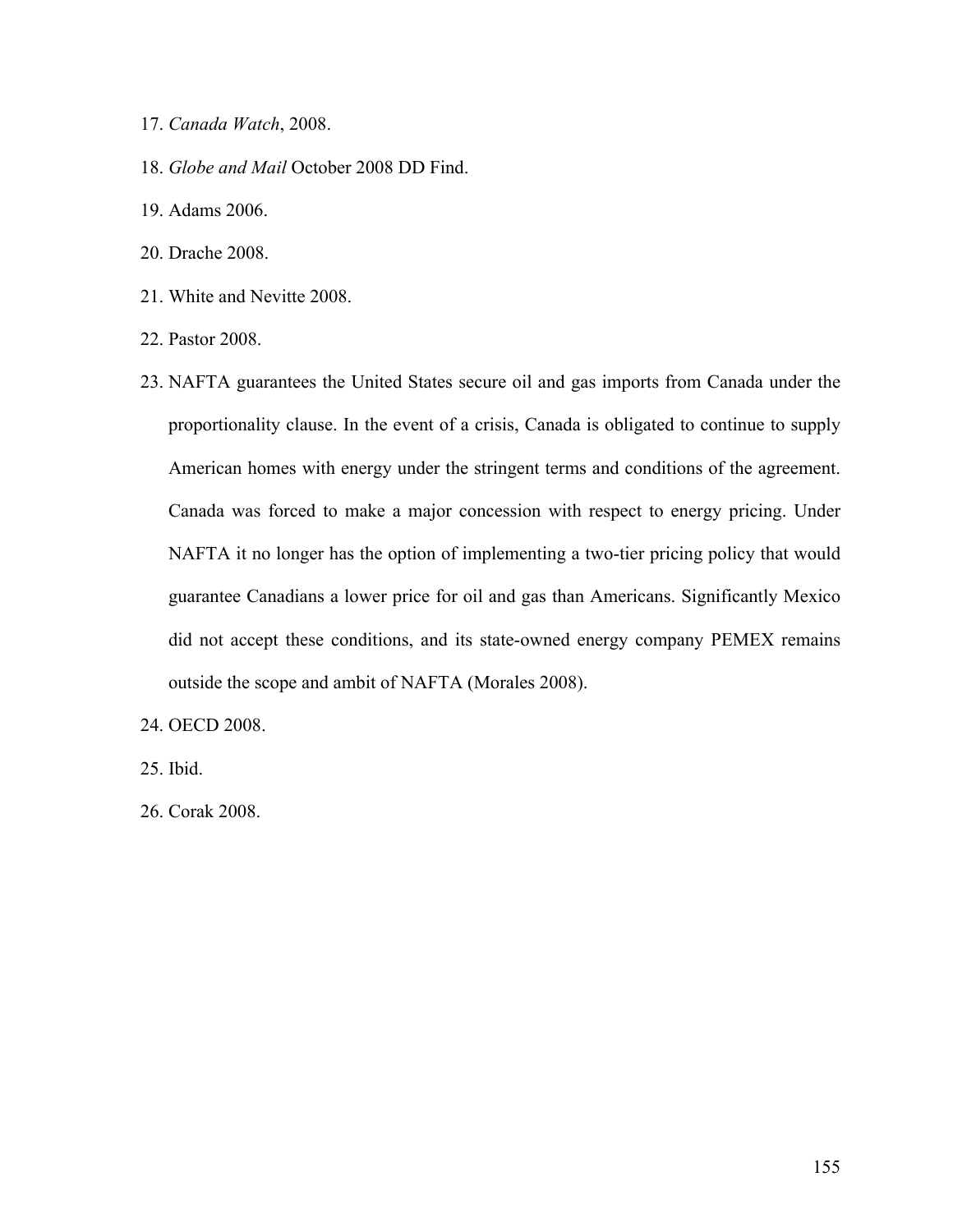# **Bibliography**

- Alden, Edward. 2008. *The Closing of the American Border: Terror, Immigration and Security since 9/11.* New York: Harper Collins.
- Boltvinik, Julio. 2008. "Unreliable data: a serious obstacle for evaluating NAFTA." *Canada Watch* (Summer).
- Canadian Government. 2007. "Commission of inquiry into the actions of Canadian officials in relation to Maher Arar." Available from http://www.cbc.ca/news/background/arar/arar\_inquiry.html
- CBC Newsworld. 2007. "Canadian security certificates and secret evidence." Available from http://www.cbc.ca/news/background/cdnsecurity/securitycertificates\_secretevidnce.html
- Centre for Constitutional Rights. 2007. *Illegal Detentions and Guantanamo and Government Abuse of Power.* http://www.ccrjustice.org/issues
- Clarkson, Stephen. 2002. *Uncle Sam and US: Globalization, Neoconservatism and the Canada State.* Toronto, ON: University of Toronto Press.
- Copeland, Paul. 2009. "How Canada's highest court has given security certificates a red light." *Canada Watch* (Spring). Available from http://www.robarts.yorku.ca/projects/canadawatch/obama/pdfs/Copeland.pdf
- Corak, Miles. 2008. "Immigration in the long run." *Choices* 14, no. 13 (October):
- Drache, Daniel. 2004. *Borders Matter: Homeland Security and the Search for North America.* Halifax, NS: Fernwood.
- ———. 2008. *Defiant Publics: The Unprecedented Reach of the Global Citizen*. London: Polity Press.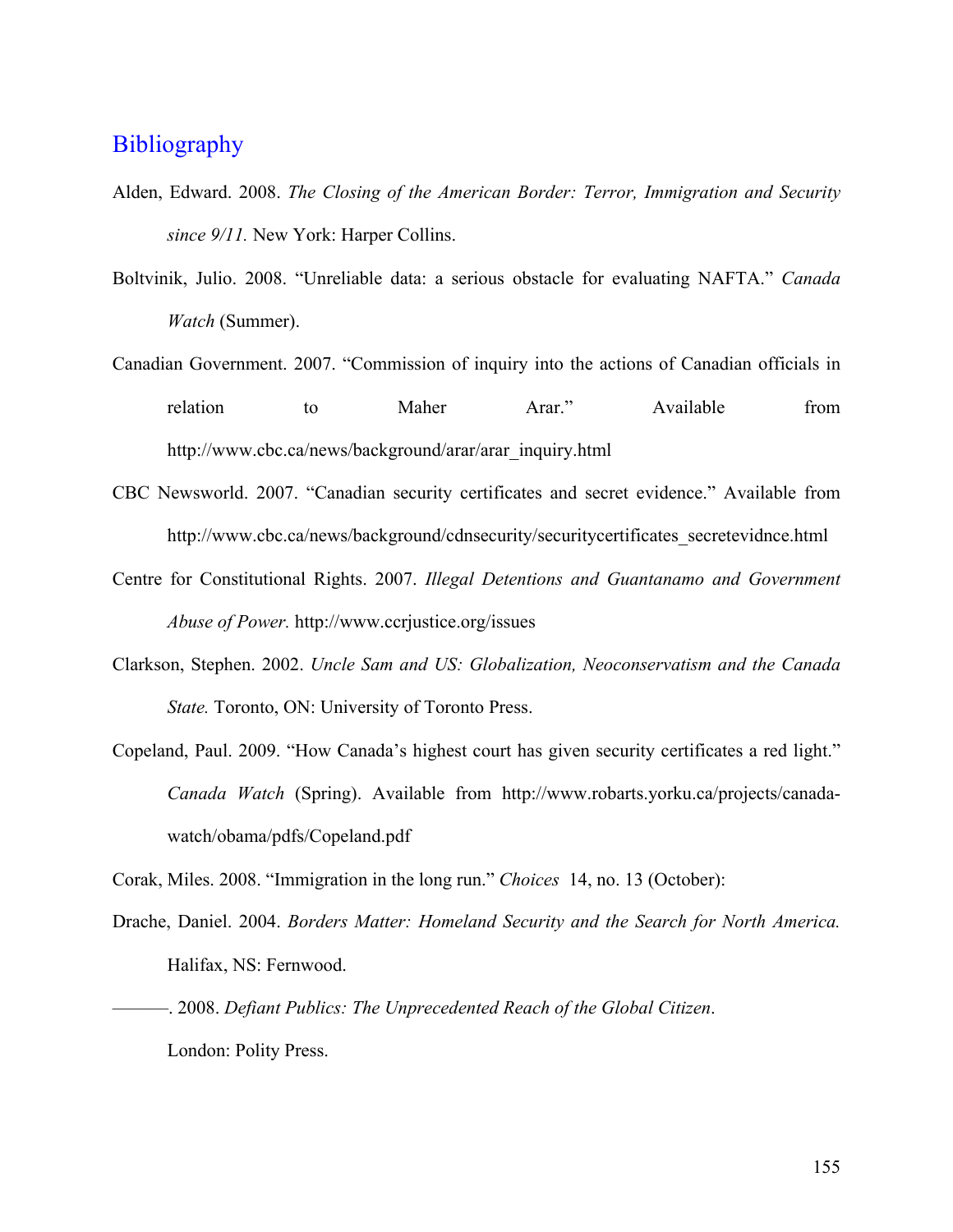- Hart, Michael. 2002. *A Trading Nation: Canadian Trade Policy from Colonialism to Globalization.* Vancouver, BC: University of British Columbia Press.
- Ibbitson, John. 2009. "Obama's message: glory days of open border are gone." *Globe and Mail*, March 25, 2009, 26.
- Morales, Isidro. 2008. "North American energy security: a common or divergent future?" *Big Picture Realities: Canada and Mexico at the Crossroads.* Ed., Daniel Drache. Waterloo, ON: Wilfrid Laurier University Press. 171-184
- Nevitte, Neil and Steve White. "Redefining continental relations." *Politics in North America Redefining Continental Relations*. Ed., Yasmeen Abu-Laban, Radha Jhappan, and Francois Rocher. Peterborough: Broadview Press.
- Pastor, Robert 2008. "North America's three-sided challenge." *Canada Watch* (Summer). Available from www.robarts.yorku.ca
- "The perils of intelligence sharing." *Globe and Mail*, October 22, 2008.
	- Available from the state of the state of the state of the state of the state of the state of the state of the state of the state of the state of the state of the state of the state of the state of the state of the state of http://www.theglobeandmail.com/servlet/story/RTGAM.20081022.wcoiacobucci23/BNSt ory/politics/
- Randall, Stephen and Herman Kinrad. Eds. 1992. *North America without Borders.* Calgary, AB: University of Calgary Press.
- Stiglitz, Joseph. 2009. "Capitalist fools." *Vanity Fair* (January). Available from http://www.vanityfair.com/magazine/2009/01/stiglitz200901
- Strategic Counsel and *Globe and Mail*. 2008. Economy, Leader Positives/Negatives, Afghanistan, Carbon Tax, January 14. Available from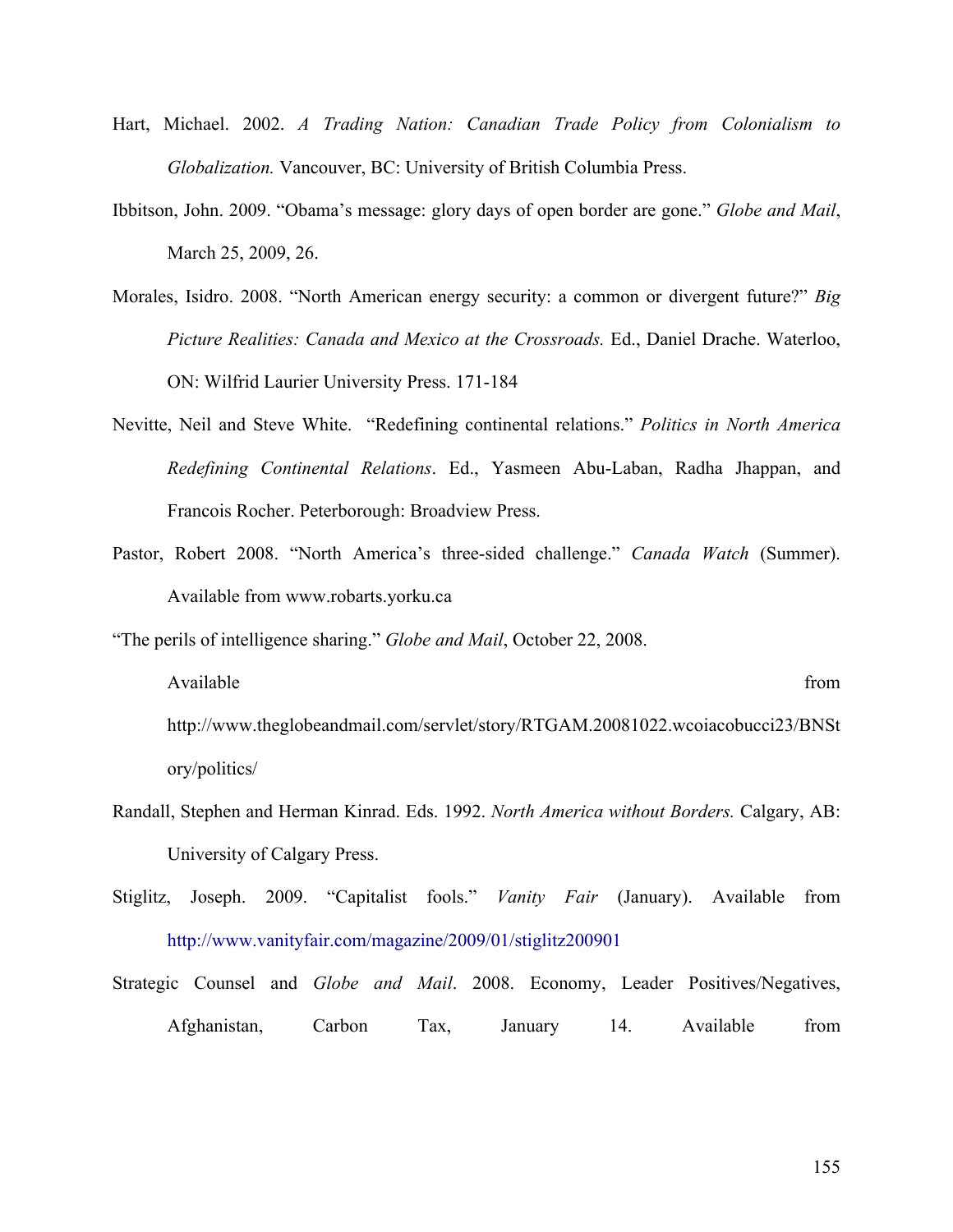http://www.thestrategiccounsel.com/our\_news/polls/2008-01-

14%20GMCTV%20Jan%2010-131.pdf

- Toronto Dominion. 2008. *TD Waterhouse Report.* Available from http://www.tdwaterhouse.ca/markets/index.jsp?referer=none
- Vega-Cànovas, Gustavo. 2008. "Towards a North American economy and security space." *Big Picture Realities: Canada and Mexico at the Crossroads.* Ed., Daniel Drache. Waterloo, ON: Wilfrid Laurier University Press. 55-72.
- Villafañe, Victor López. 2008. "The Dragon in Aztec lands." *Big Picture Realities: Canada and Mexico at the Crossroads.* Ed., Daniel Drache. Waterloo, ON: Wilfrid Laurier University Press. 205-218.
- Wark, Wesley. 2008. "Smart trumps security: Canada's border security policy since 11 September." *Big Picture Realities: Canada and Mexico at the Crossroads. Ed., Daniel* Drache. Waterloo, ON: Wilfrid Laurier University Press.139-152.

1drache@yorku.ca

2Drache, 2004.

3Ibid.

1

4Wark, 2008.

5Stiglitz, 2008.

6Ibid.

7Arar Report, 2006.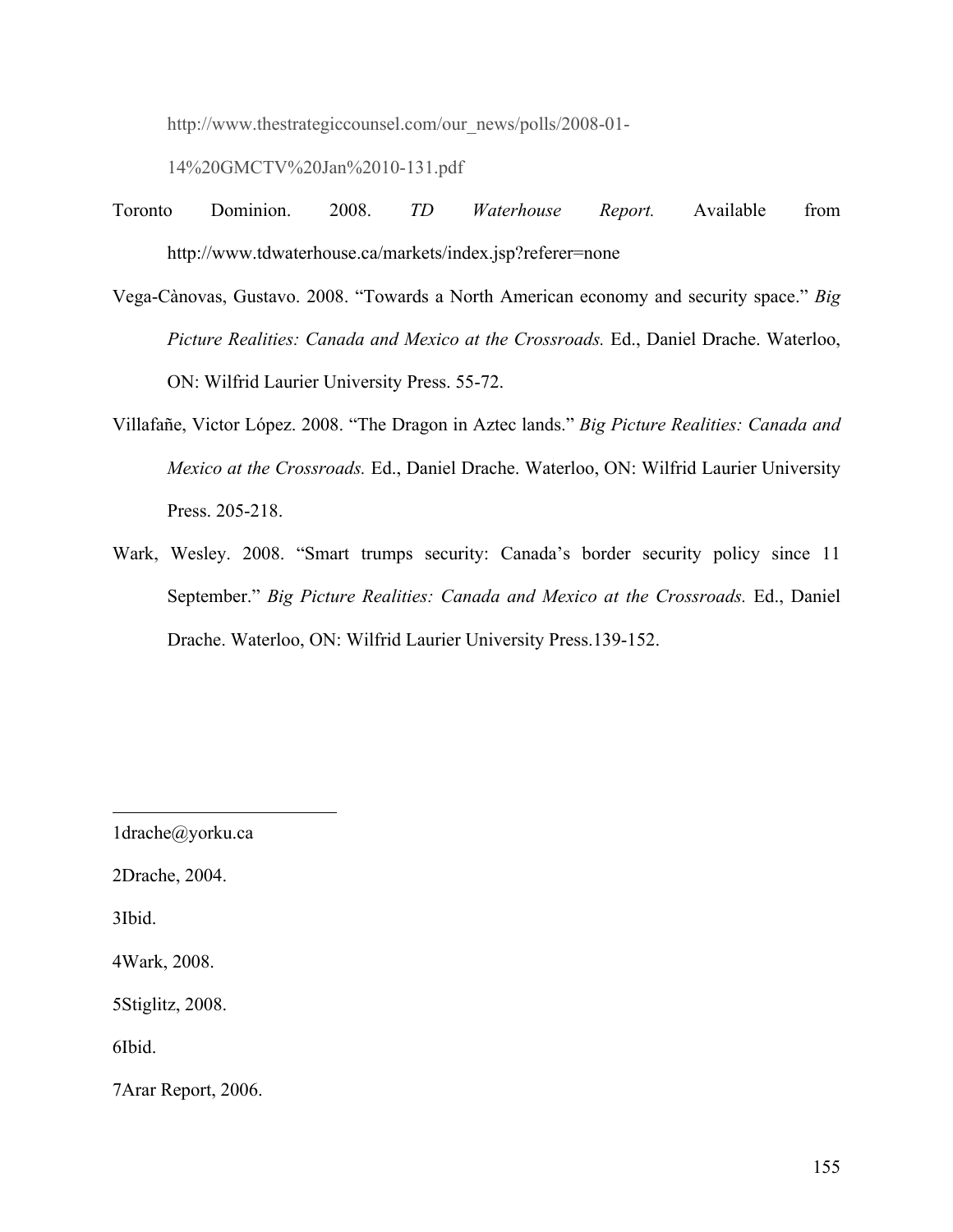<u>.</u> 8In 2006 in a prior development Federal Court of Canada forced the Harper government to release four out of six individuals who were being held on security certificates and to change the legislation to conform to human rights concerns. These certificates allow Canada to detain and deport foreign-born terrorist suspects who are deemed a threat to national security. See 2006 FC 1230 Justice McKay and 2006 FC 1530 Justice Tremblay-Lamer. The Court found that the individuals concerned would face serious risk of torture if deported. See http://www.homesnotbombs.ca/Reality%20Check.pdf

9Paul Copeland, Canada Watch 2008.

10*Globe and Mail* October 21, 2008.

11Wark, *Globe and Mail*, October 22, 2008.

12John Ibbitson, *Globe and Mail* March 26, 2009.

13Michael Hart, 2002.

14Clarkson, 2005.

15*TD Report*, June 2008.

16Victor Lopez Villefañe, 2008.

17Canada Watch, 2008.

18*Globe and Mail*, October 2008 DD Find.

19Adams, 2006.

20Drache, 2008.

21White and Nevitte, 2008.

22Pastor, 2008.

23NAFTA guarantees the United States secure oil and gas imports from Canada under the proportionality clause. In the event of a crisis, Canada is obligated to continue to supply